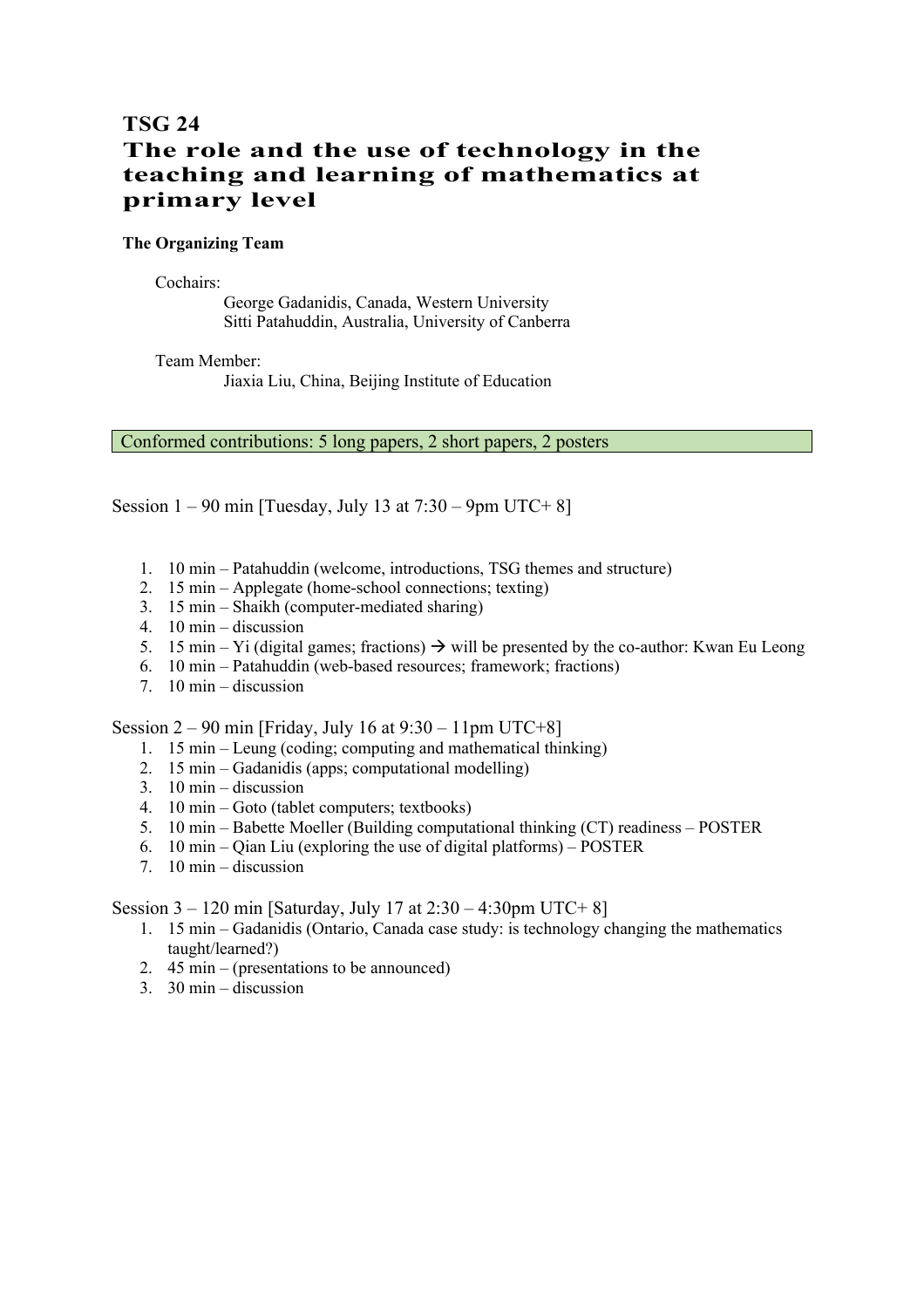## Confirmed presentations:

## EFFECTIVENESS OF DIGITAL GAME-BASED LEARNING (DGBL)IN ENHANCING FRACTION SKILLS AMONG PRIMARY FOUR PUPILS

#### Jia Yi Boo & Kwan Eu Leong

This paper presents the effectiveness of using the **digital game**-based learning (DGBL) in enhancing the fraction skills among Primary Four pupils. A quasi-experimental research design was conducted. Pretest and posttest were given to the experimental and control groups. The experimental group under the intervention using the Zap Zap Maths Apps as digital game-based learning which is designed based on Cognitive Information Processing Theory and Gagnes Conditional Theory. The intervention for experimental group was conducted for 6 lessons in six weeks to complete whole the lessons. The control group was taught using the traditional approach. The result from a non-parametric test, Mann-Whitney U test showed that there was a significant difference existed in the post fraction skills test between the experimental and control groups. In conclusion, the pupils fraction skills results improved using the DGBL. Implementing teaching and learning fraction skills using DGBL would help pupils explore concepts, knowledge and test their understanding. This would support pupils cognitive thinking level where teachers facilitate the pupils to develop their knowledge towards fraction more effectively.

## ELPSA FRAMEWORK USES IN DESIGNING LESSONS WITH WEB-BASED RESOURCES: A CASE OF EQUIVALENT FRACTIONS

## Sitti Patahuddin, Jonathan Adam

Research suggests that childrens performance is enhanced when they learn mathematics with webbased resources. Yet, the identification of quality and engaging online resources for classroom use is a notable challenge. This paper describes the use of the ELPSA

(ExperienceLanguagePictorialSymbolicApplication) framework to assess web-based resources and to design learning experiences on equivalent fractions. The key word equivalent fractions was used to identify various sources, including links mandated by curricula, educational institutions and published papers. This study shows the implementation of ELPSA as a framework for assessing the abundance of web-based mathematics resources and highlights the pedagogical implications of using them to teach equivalent fractions.

## USING MATHEMATICALLY-FOCUSED TEXT MESSAGES TO CONNECT FAMILIES WITH THEIR CHILDS LEARNING

Mollie Helen Appelgate, Christa DeAnn Jackson, Kari Nicole Jurgenson

Home-school partnerships and communication are critical for the educational growth and development in young children. Mathematically-focused text messaging is a promising way to better communicate with parents about what their child is learning in mathematics class, and ways to build on the mathematical topic at home. Parent focus groups were held to gather information on parents use and perspectives of the mathematically-focused texts. Parents expressed they appreciated receiving the text messages because it helped them feel more connected with what their child was learning at school, and the texts increased mathematical communication with their child at home.

## Impact of Computer-Mediated Sharing on Classroom Activities

Rafikh Rashid Shaikh, Harita Raval, Harshit Agrawal, Nagarjuna Gadiraju

Many teaching-learning applications have a **computer-mediated sharing** feature and it is important that we study its role in the teaching-learning process in detail. The present study, which is a part of the larger study, probes the impact of the computer-mediated sharing feature on classroom activities. 45 students who belonged to a 4th-grade classroom were divided into two groups. One group has worked on a version of a digital game where each student played with the computer individually, whereas another group has worked on the version where a group of students played with each other mediated by networked computers. One classroom session from each setting was video recorded and analyzed. In this paper, we present the findings of the video analysis.